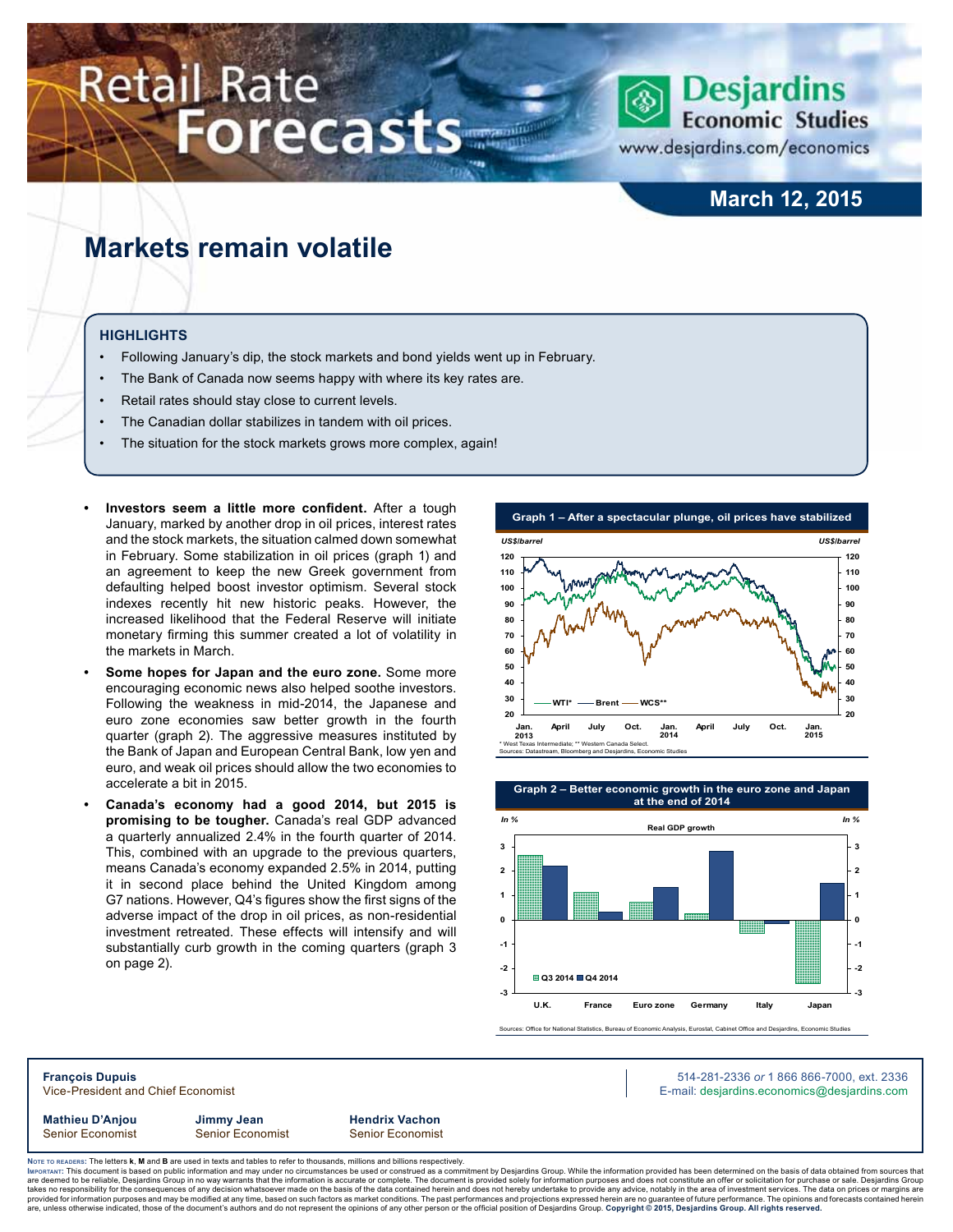

- **• The Bank of Canada (BoC) seems to have wrapped up its monetary easing already.** The BoC opted for the status quo in March, deeming that financial conditions had eased enough as a result of January's surprise rate cut to help the Canadian economy through the problems associated with the collapse in oil prices. The most likely scenario now seems to be a target for the overnight rate of 0.75% for several quarters. However, we cannot rule out the possibility of another rate cut in the coming months if Canada's economy slows more than anticipated or oil prices start to slide again.
- **• Bond yields rise.** The BoC's status quo and upswing in U.S. bond yields have taken Canadian bond yields higher in the last few weeks. Still, they remain very low historically speaking and the potential for a further rise in the near term seems limited.
- **Retail rates should be stable in the coming months.** Canada's financial institutions lowered their retail rates substantially after January's surprise key rate cut. Like Canadian key rates, the retail rates should stay close to where they are for several months, then start to rise slowly in 2016 (graph 4).

**Retail Rate Forecasts** March 2015 **March 2015** www.desjardins.com/economics



es: Statistics Canada and Desjardins, Economic Studies



Sources: Datastream and Desjardins, Economic Studies

#### **Table 1 Forecasts : Retail rate**

|                         | <b>Discount</b><br>rate $(1)$ | Prime rate (1) | Mortgage rate (1) |               | Term savings (1) (2) |               |               |               |
|-------------------------|-------------------------------|----------------|-------------------|---------------|----------------------|---------------|---------------|---------------|
|                         |                               |                | 1 year            | 3 years       | 5 years              | 1 year        | 3 years       | 5 years       |
| Realized - End of month |                               |                |                   |               |                      |               |               |               |
| Sep. 2014               | 1.25                          | 3.00           | 3.14              | 3.75          | 4.89                 | 0.90          | 1.25          | 1.75          |
| Oct. 2014               | 1.25                          | 3.00           | 3.14              | 3.75          | 4.89                 | 0.90          | 1.25          | 1.75          |
| Nov. 2014               | 1.25                          | 3.00           | 3.14              | 3.75          | 4.89                 | 0.90          | 1.25          | 1.75          |
| Dec. 2014               | 1.25<br>3.00                  |                | 3.14              | 3.75          | 4.89                 | 0.90          | 1.25          | 1.75          |
| Jan. 2015               | 1.00                          | 2.85           | 3.14              | 3.75          | 4.89                 | 1.00          | 1.25          | 1.65          |
| Feb. 2015               | 1.00                          | 2.85           | 3.14              | 3.75          | 4.79                 | 0.90          | 1.10          | 1.50          |
| Mar. 12, 2015           | 1.00                          | 2.85           | 2.89              | 3.39          | 4.74                 | 0.85          | 1.10          | 1.50          |
| <b>Forecasts</b>        |                               |                |                   |               |                      |               |               |               |
| End of quarter          |                               |                |                   |               |                      |               |               |               |
| 2015: Q1                | 1.00                          | 2.85           | $2.79 - 2.99$     | $3.29 - 3.49$ | 4.64-4.84            | $0.75 - 0.95$ | $1.00 - 1.20$ | $1.40 - 1.60$ |
| 2015: Q2                | $0.75 - 1.00$                 | $2.60 - 2.85$  | $2.64 - 3.14$     | $3.14 - 3.64$ | 4.49-4.99            | $0.60 - 1.10$ | $0.85 - 1.35$ | $1.25 - 1.75$ |
| 2015: Q3                | $0.75 - 1.25$                 | $2.60 - 3.10$  | $2.64 - 3.14$     | $3.14 - 3.64$ | 4.49-4.99            | $0.60 - 1.10$ | $0.85 - 1.35$ | $1.25 - 1.75$ |
| 2015: Q4                | $0.75 - 1.25$                 | $2.60 - 3.10$  | $2.64 - 3.14$     | $3.14 - 3.64$ | 4.49 - 4.99          | $0.60 - 1.10$ | $0.85 - 1.35$ | $1.25 - 1.75$ |
| End of year             |                               |                |                   |               |                      |               |               |               |
| 2016                    | $1.00 - 2.00$                 | $2.85 - 3.85$  | $3.10 - 3.90$     | $3.65 - 4.45$ | $4.40 - 5.20$        | $0.60 - 1.30$ | $0.85 - 1.50$ | $1.25 - 1.90$ |
| 2017                    | $1.75 - 2.75$                 | $3.60 - 4.60$  | $3.80 - 4.60$     | $4.35 - 5.15$ | 4.90 - 5.70          | $0.75 - 1.55$ | $1.30 - 2.10$ | 1.65-2.45     |
| 2018                    | $2.50 - 3.50$                 | 4.35-5.35      | $4.40 - 5.20$     | 4.80-5.60     | $5.25 - 6.05$        | $1.20 - 2.00$ | $1.75 - 2.55$ | 1.95-2.75     |

Note: Forecasts are expressed as ranges. (1) End of quarter forecasts; (2) Non-redeemable (annual). Source: Desjardins, Economic Studies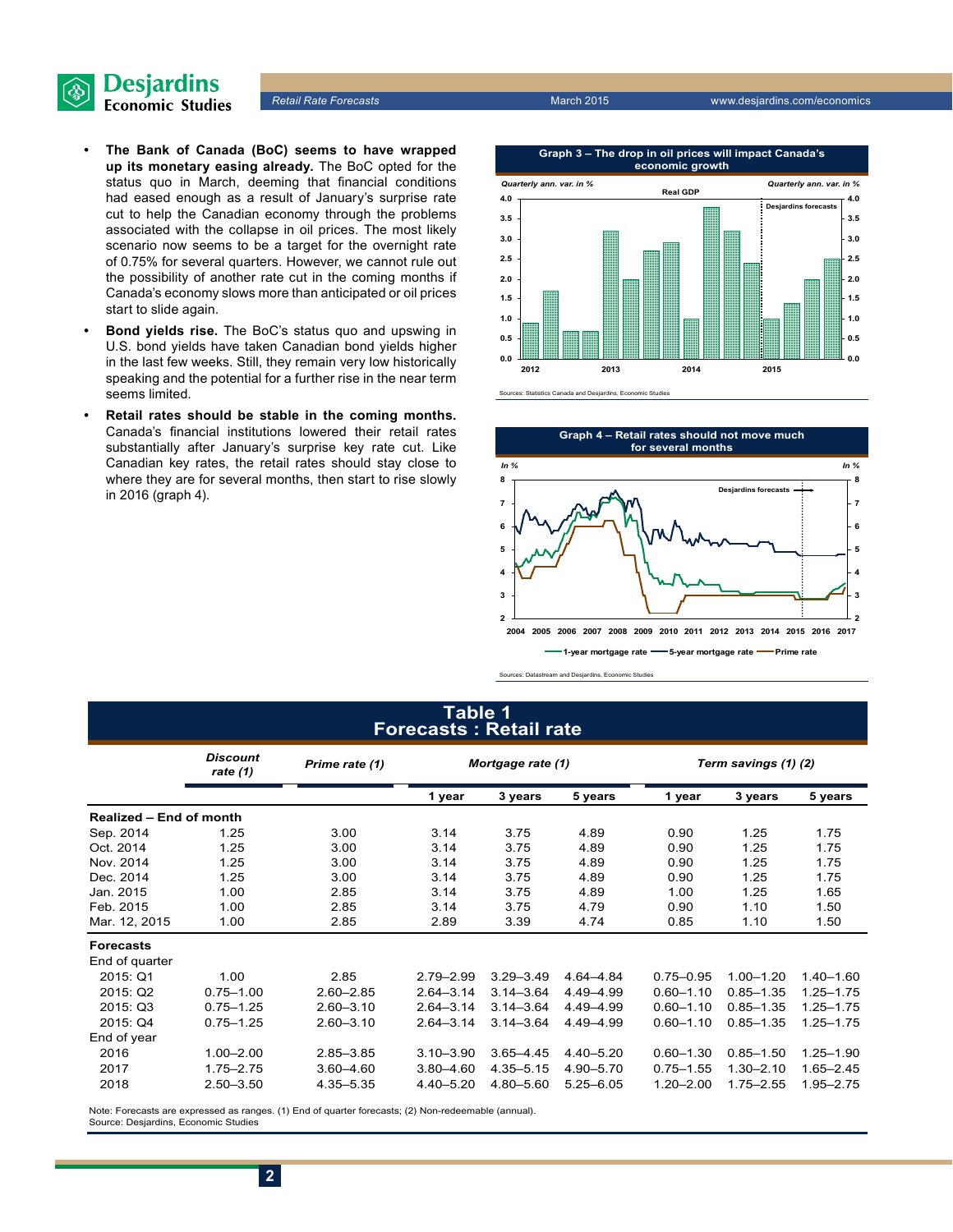

# **CanadiAn Dollar The Canadian dollar stabilizes**

- The Canadian dollar is under less pressure since oil prices stabilized around US\$50 a barrel. Astoundingly, the exchange rate did not go up in March when the Bank of Canada opted for the status quo and intimated that the easing cycle could already be finished. The loonie's stability contrasts with the upswing in Canadian bond yields (graph 5). Note that, in January, the Canadian dollar lost over US\$0.04 in the wake of the country's surprise key rate cut.
- The U.S. dollar's general strength may be one reason for the lack of a Canadian dollar rebound. Recently, the U.S. dollar has been buoyed by more favourable comments on looming monetary firming from Federal Reserve members. The good U.S. employment data also gave the greenback a boost, as did the ongoing high level of uncertainty about the economies in some emerging nations.
- The euro got some attention in March, falling to a 12-year low at US\$1.0494 (graph 6). The European Central Bank has started to purchase sovereign securities, generating a lot of movement on the euro. More fundamentally, Euroland's economy needs a weak currency in order to return to sustained growth; it is already having a big impact on the trade balance. Canadians travelling to Europe will be able to take advantage of the weak euro: a loonie is now worth near €0.75.
- Forecasts: Oil prices are forecast to rise gradually as of this summer, which should help the loonie to end the year above US\$0.80. The U.S. dollar's strength will be the primary curb on a faster comeback by the loonie. The euro could rebound in the near term if the economic numbers improve in Europe, but the onset of monetary firming in the United States by fall will put downside pressure on Europe's currency.





nd Des

| <b>Determinants</b>          | <b>Short-term</b> | Long-term |
|------------------------------|-------------------|-----------|
| Oil prices                   |                   |           |
| Metals prices                |                   |           |
| Inflation and Bank of Canada |                   |           |

**3**

#### **Table 2 Forecasts: currency**

|               | 2014   |        | 2015   |        |        |        | 2016   |        |                 |        |
|---------------|--------|--------|--------|--------|--------|--------|--------|--------|-----------------|--------|
| End of period | Q3     | Q4     | Q1f    | Q2f    | Q3f    | Q4f    | Q1f    | Q2f    | Q <sub>3f</sub> | Q4f    |
| US\$/CAN\$    | 0.8929 | 0.8605 | 0.7900 | 0.7900 | 0.8000 | 0.8100 | 0.8200 | 0.8400 | 0.8400          | 0.8500 |
| CAN\$/US\$    | 1.1199 | 1.1621 | 1.2658 | 1.2658 | 1.2500 | 1.2346 | 1.2195 | 1.1905 | 1.1905          | 1.1765 |
| CAN\$/€       | 1.4147 | 1.4061 | 1.3418 | 1.3797 | 1.3125 | 1.2593 | 1.2805 | 1.3095 | 1.2857          | 1.2941 |
| US\$/€        | 1.2632 | 1.2101 | 1.0600 | 1.0900 | 1.0500 | 1.0200 | 1.0500 | 1.1000 | 1.0800          | 1.1000 |
| US\$/£        | 1.6212 | 1.5593 | 1.5100 | 1.5400 | 1.5200 | 1.5000 | 1.5400 | 1.5800 | 1.5600          | 1.5700 |
|               |        |        |        |        |        |        |        |        |                 |        |

Sources: Datastream, Federal Reserve Board and Desjardins, Economic Studies file of the case of the case of the case of the case of the case of the case of the case of the case of the case of the case of the case of the ca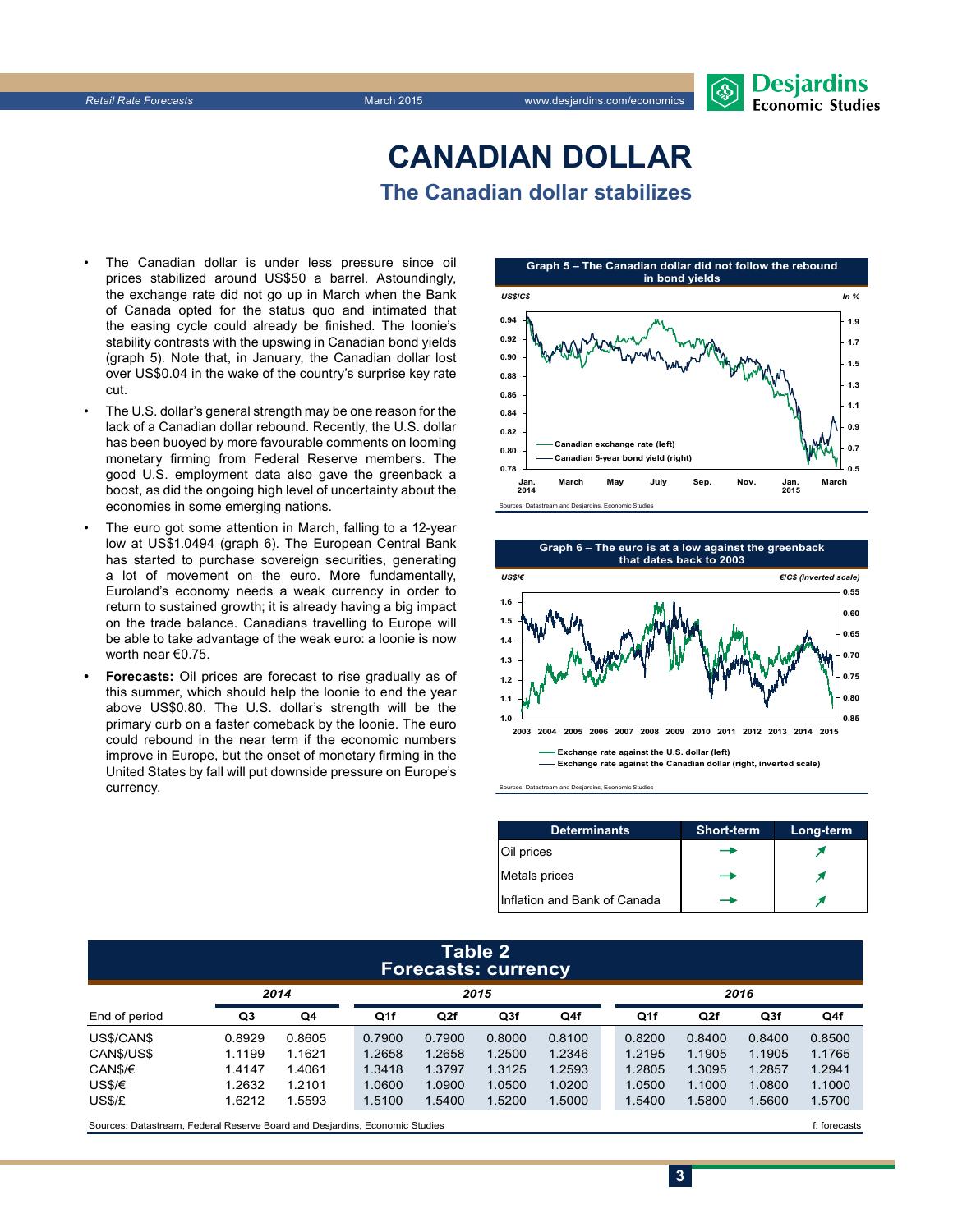



**Asset classes return Stock markets: it gets complicated again!**

- Following the very volatile start to the year, a more **positive tone had started to settle in in February.** The MSCI global index posted a gain of 4.6% over the month. European stock markets, which were already doing better than the rest at the start of the year thanks to the announcement of bond purchasing programs in Europe, maintained their momentum. Meanwhile, U.S. stock markets recouped some lost ground; the S&P 500 jumped 5.2% in February. Even the Canadian market managed to overlook concerns about the energy sector; the S&P/TSX advanced 3.9% last month.
- **However, the situation has worsened since the start of March, with most stock indexes once again heading down.** In the United States, the stock market has not been a bargain in some time: the trend price-earnings ratio is currently above the averages, both long term and very long term (graph 7). Increases in indices will largely be dependent on growth in earnings but this is increasingly difficult to achieve by cutting costs, in an environment in which companies are engaged in frenzied hiring (graph 8). The constructive economic outlook in the United States justifies expanding payrolls, but much of the revenue of S&P 500 companies comes from abroad, where the outlooks are more modest. Additional obstacles include a soaring U.S. dollar and the coming interest rate increases. It is not surprising to see some investors wisely take their profits at this point. The fact remains that global growth, which should continue to improve in 2015, will prevent any freefall. Despite occasional blips, we still expect moderate gains in the United States.
- The Canadian stock market did not escape March's **downtrend.** However, the simple fact that the S&P/TSX has outperformed the S&P 500 since the start of the year could be an achievement in and of itself. We should not entertain illusions, however, because the Canadian stock market's relatively good recent performance is largely due to the fact that stock in Valeant, a pharmaceutical firm, has been skyrocketing since it was acquired by Salix Pharmaceuticals in February. Valeant accounts for more than 85% of the Canadian index's health care component, a component that is up 44% since the start of the year (graph 9). Without being disastrous, the picture is less stellar in the other sectors. Even if for energy stocks, the worst seems to be behind, they are mostly trading sideways, as are oil prices, which are oscillating around US\$50 for West Texas Intermediate (WTI) and barely US\$35 for Western Canada Select (WCS) (graph 10 on page 5). Meanwhile, financials have to deal with an environment of slower property sales and low rates. In this context, we continue to expect a moderate return from the Canadian stock index, in the order of 6.0% for 2015.